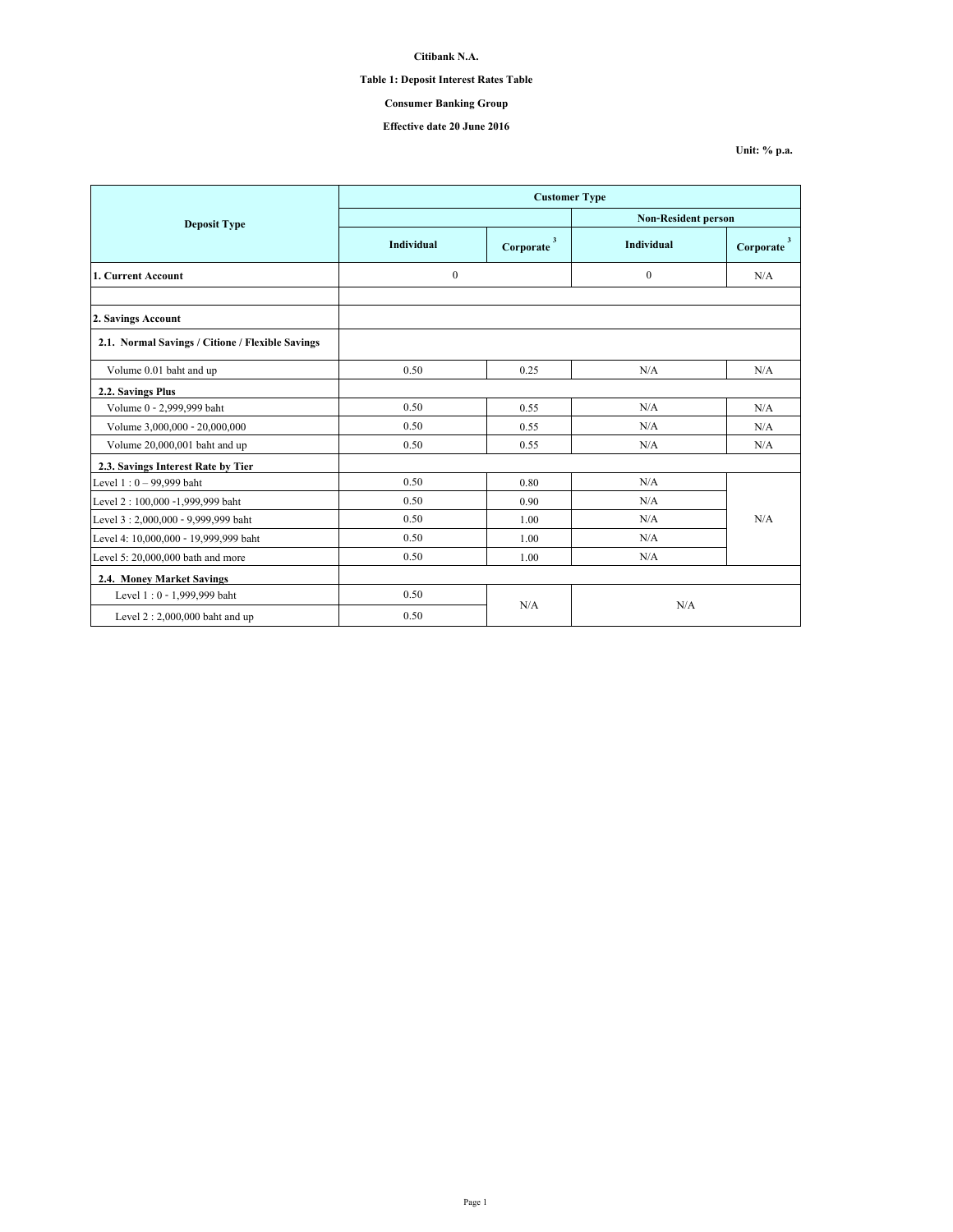# **Table 1: Deposit Interest Rates Table**

# **Consumer Banking Group**

**Unit: % p.a.**

**Effective date 20 June 2016**

|                                      | <b>Customer Type</b> |                          |                            |                          |  |
|--------------------------------------|----------------------|--------------------------|----------------------------|--------------------------|--|
| <b>Deposit Type</b>                  |                      |                          | <b>Non-Resident person</b> |                          |  |
|                                      | Individual           | $Corporate$ <sup>3</sup> | Individual                 | $Corporate$ <sup>3</sup> |  |
| 3. Time Deposit                      |                      |                          |                            |                          |  |
| 3.1 Normal Time Deposit -            |                      |                          |                            |                          |  |
| Minimum opening account 100,000 Baht |                      |                          |                            |                          |  |
| <b>3-Month Tenors</b>                |                      |                          |                            |                          |  |
| Volume 100,000 Baht and up           | 0.70                 | 0.45                     | N/A                        |                          |  |
| <b>6-Month Tenors</b>                |                      |                          |                            |                          |  |
| Volume 100,000 Baht and up           | 0.75                 | 0.50                     | 0.65                       | N/A                      |  |
| 9-Month Tenors                       |                      |                          |                            |                          |  |
| Volume 100,000 Baht and up           | 0.80                 | 0.55                     | 0.70                       | N/A                      |  |
| <b>12-Month Tenors</b>               |                      |                          |                            |                          |  |
| Volume 100,000 Baht and up           | 0.85                 | 0.60                     | 0.75                       | N/A                      |  |
| <b>18-Month Tenors</b>               |                      |                          |                            |                          |  |
| Volume 100,000 Baht and up           | 0.90                 | 0.65                     | 0.80                       | N/A                      |  |
| <b>24-Month Tenors</b>               |                      |                          |                            |                          |  |
| Volume 100,000 Baht and up           | 0.95                 | 0.70                     | 0.85                       | N/A                      |  |
| <b>36-Month Tenors</b>               |                      |                          |                            |                          |  |
|                                      | 1.00                 | 0.75                     | 0.90                       | N/A                      |  |
| Volume 100,000 baht and up           |                      |                          |                            |                          |  |
| <b>48-Month Tenors</b>               |                      |                          |                            |                          |  |
| Volume 100,000 baht and up           | 1.05                 | 0.80                     | 0.95                       | N/A                      |  |
| <b>60-Month Tenors</b>               |                      |                          |                            |                          |  |
| Volume 100,000 baht and up           | 1.10                 | 0.85                     | 1.00                       | N/A                      |  |
| 3.2 Normal Time Deposit Online -     |                      |                          |                            |                          |  |
| Minimum opening account 100,000 Baht |                      |                          |                            |                          |  |
| <b>3-Month Tenors</b>                |                      |                          |                            |                          |  |
| Volume 100,000 Baht and up           | 0.85                 | N/A                      | 0.85                       | N/A                      |  |
| <b>6-Month Tenors</b>                |                      |                          |                            |                          |  |
| Volume 100,000 Baht and up           | 0.75                 | 0.50                     | 0.75                       | N/A                      |  |
| 9-Month Tenors                       |                      |                          |                            |                          |  |
| Volume 100,000 Baht and up           | 0.80                 | 0.55                     | 0.80                       | N/A                      |  |
| <b>12-Month Tenors</b>               |                      |                          |                            |                          |  |
| Volume 100,000 Baht and up           | 0.85                 | 0.60                     | 0.85                       | N/A                      |  |
| <b>18-Month Tenors</b>               |                      |                          |                            |                          |  |
| Volume 100,000 Baht and up           | 0.90                 | 0.65                     | 0.90                       | N/A                      |  |
| <b>24-Month Tenors</b>               |                      |                          |                            |                          |  |
| Volume 100,000 Baht and up           | 0.95                 | 0.70                     | 0.95                       | N/A                      |  |
| <b>36-Month Tenors</b>               |                      |                          |                            |                          |  |
| Volume 100,000 baht and up           | 1.00                 | 0.75                     | 1.00                       | N/A                      |  |
| <b>48-Month Tenors</b>               |                      |                          |                            |                          |  |
| Volume 100,000 baht and up           | 1.05                 | 0.80                     | 1.05                       | N/A                      |  |
| <b>60-Month Tenors</b>               |                      |                          |                            |                          |  |
| Volume 100,000 baht and up           | 1.10                 | 0.85                     | 1.10                       | N/A                      |  |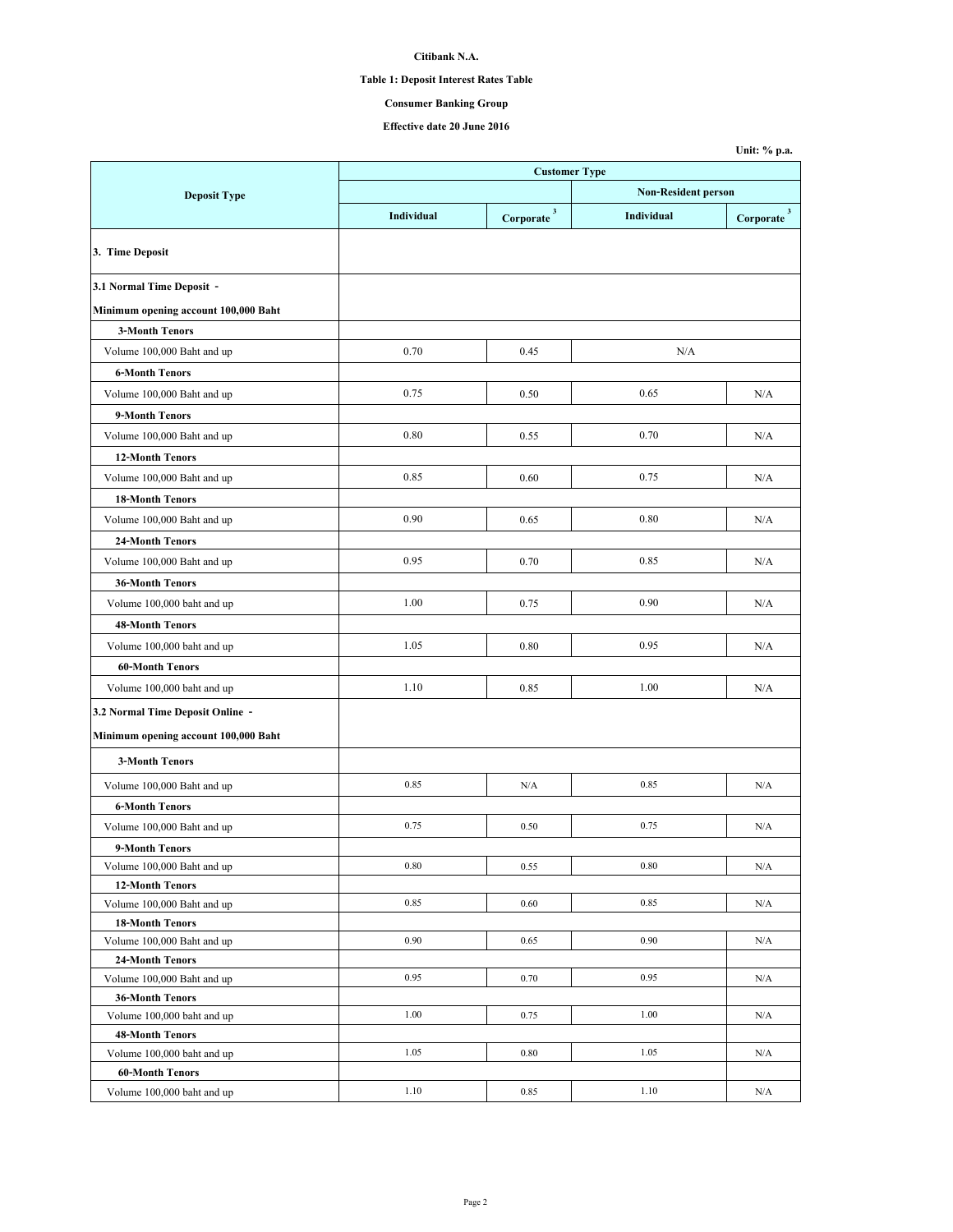# **Table 1: Deposit Interest Rates Table**

# **Consumer Banking Group**

### **Effective date 20 June 2016**

|                                    |                      |                          |                                                       | Unit: % p.a. |
|------------------------------------|----------------------|--------------------------|-------------------------------------------------------|--------------|
|                                    | <b>Customer Type</b> |                          |                                                       |              |
| <b>Deposit Type</b>                |                      |                          | <b>Non-Resident person</b><br>Individual<br>Corporate |              |
|                                    | Individual           | $Corporate$ <sup>3</sup> |                                                       |              |
| 3.3 Periodic Time Deposit-         |                      |                          |                                                       |              |
| <b>Monthly Interest Paid</b>       |                      |                          |                                                       |              |
| <b>6-Month Tenors</b>              |                      |                          |                                                       |              |
| Volume 200,000 baht and up         | 0.55                 |                          | N/A                                                   |              |
| 9-Month Tenors                     |                      |                          |                                                       |              |
| Volume 200,000 baht and up         | 0.60                 |                          | N/A                                                   |              |
| <b>12-Month Tenors</b>             |                      |                          |                                                       |              |
| Volume 200,000 baht and up         | 0.65                 |                          | N/A                                                   |              |
| <b>18-Month Tenors</b>             |                      |                          |                                                       |              |
| Volume 200,000 baht and up         | 0.70                 |                          | N/A                                                   |              |
| 24-Month Tenors                    |                      |                          |                                                       |              |
| Volume 200,000 baht and up         | 0.75                 |                          | N/A                                                   |              |
| <b>36-Month Tenors</b>             |                      |                          |                                                       |              |
| Volume 200,000 baht and up         | 0.80                 |                          | N/A                                                   |              |
| 48-Month Tenors                    |                      |                          |                                                       |              |
| Volume 200,000 baht and up         | 0.85                 |                          | N/A                                                   |              |
| <b>60-Month Tenors</b>             |                      |                          |                                                       |              |
| Volume 200,000 baht and up         | 0.90                 |                          | N/A                                                   |              |
|                                    |                      |                          |                                                       |              |
| <b>Quarterly Interest Paid</b>     |                      |                          |                                                       |              |
| <b>12-Month Tenors</b>             |                      |                          |                                                       |              |
| Volume 200,000 baht and up         | 0.65                 |                          | N/A                                                   |              |
| <b>18-Month Tenors</b>             |                      |                          |                                                       |              |
| Volume 200,000 baht and up         | 0.70                 |                          | N/A                                                   |              |
| 24-Month Tenors                    |                      |                          |                                                       |              |
| Volume 200,000 baht and up         | 0.75                 |                          | N/A                                                   |              |
| <b>36-Month Tenors</b>             |                      |                          |                                                       |              |
| Volume 200,000 baht and up         | 0.80                 |                          | N/A                                                   |              |
| <b>48-Month Tenors</b>             |                      |                          |                                                       |              |
|                                    |                      |                          |                                                       |              |
| Volume 200,000 baht and up         | 0.85                 |                          | N/A                                                   |              |
| <b>60-Month Tenors</b>             |                      |                          |                                                       |              |
| Volume 200,000 baht and up         | 0.90                 |                          | N/A                                                   |              |
|                                    |                      |                          |                                                       |              |
| <b>Semi Annually Interest Paid</b> |                      |                          |                                                       |              |
| <b>12-Month Tenors</b>             |                      |                          |                                                       |              |
| Volume 200,000 baht and up         | 0.65                 |                          | N/A                                                   |              |
| <b>18-Month Tenors</b>             |                      |                          |                                                       |              |
| Volume 200,000 baht and up         | 0.70                 |                          | N/A                                                   |              |
| 24-Month Tenors                    |                      |                          |                                                       |              |
| Volume 200,000 baht and up         | 0.75                 |                          | N/A                                                   |              |
| <b>36-Month Tenors</b>             |                      |                          |                                                       |              |
| Volume 200,000 baht and up         | 0.80                 |                          | N/A                                                   |              |
| <b>48-Month Tenors</b>             |                      |                          |                                                       |              |
| Volume 200,000 baht and up         | 0.85                 |                          | N/A                                                   |              |
| <b>60-Month Tenors</b>             |                      |                          |                                                       |              |
| Volume 200,000 baht and up         | 0.90                 |                          | N/A                                                   |              |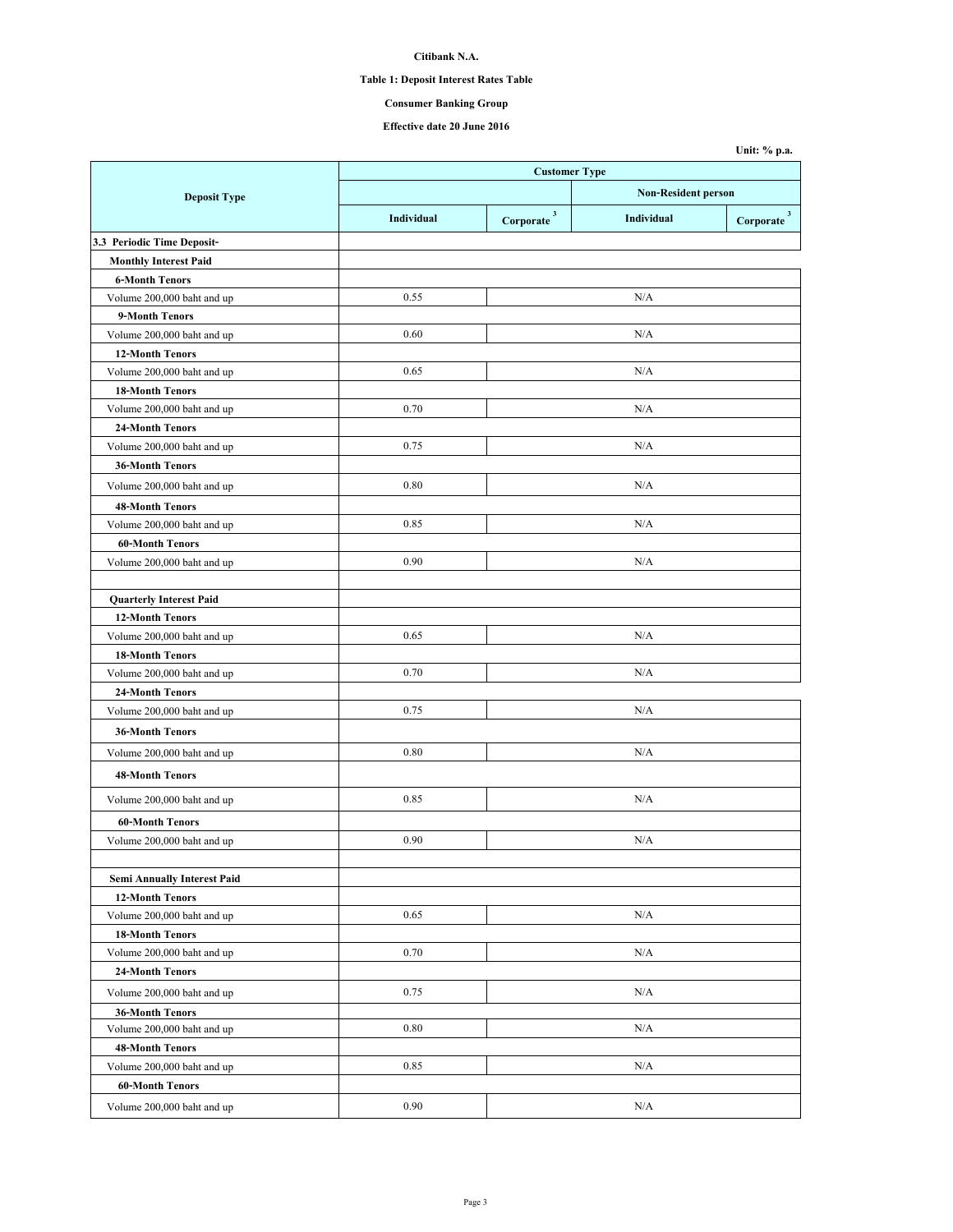# **Table 1: Deposit Interest Rates Table**

# **Consumer Banking Group**

## **Effective date 20 June 2016**

|                               |                      |                |                            | Unit: % p.a.   |  |
|-------------------------------|----------------------|----------------|----------------------------|----------------|--|
|                               | <b>Customer Type</b> |                |                            |                |  |
| <b>Deposit Type</b>           |                      |                | <b>Non-Resident person</b> |                |  |
|                               | <b>Individual</b>    | 3<br>Corporate | <b>Individual</b>          | 3<br>Corporate |  |
| <b>Annually Interest Paid</b> |                      |                |                            |                |  |
| <b>24-Month Tenors</b>        |                      |                |                            |                |  |
| Volume 200,000 baht and up    | 0.75                 |                | N/A                        |                |  |
| <b>36-Month Tenors</b>        |                      |                |                            |                |  |
| Volume 200,000 baht and up    | 0.80                 |                | N/A                        |                |  |
| <b>48-Month Tenors</b>        |                      |                |                            |                |  |
| Volume 200,000 baht and up    | 0.85                 |                | N/A                        |                |  |
| <b>60-Month Tenors</b>        |                      |                |                            |                |  |
| Volume 200,000 baht and up    | 0.90                 |                | N/A                        |                |  |
|                               |                      |                |                            |                |  |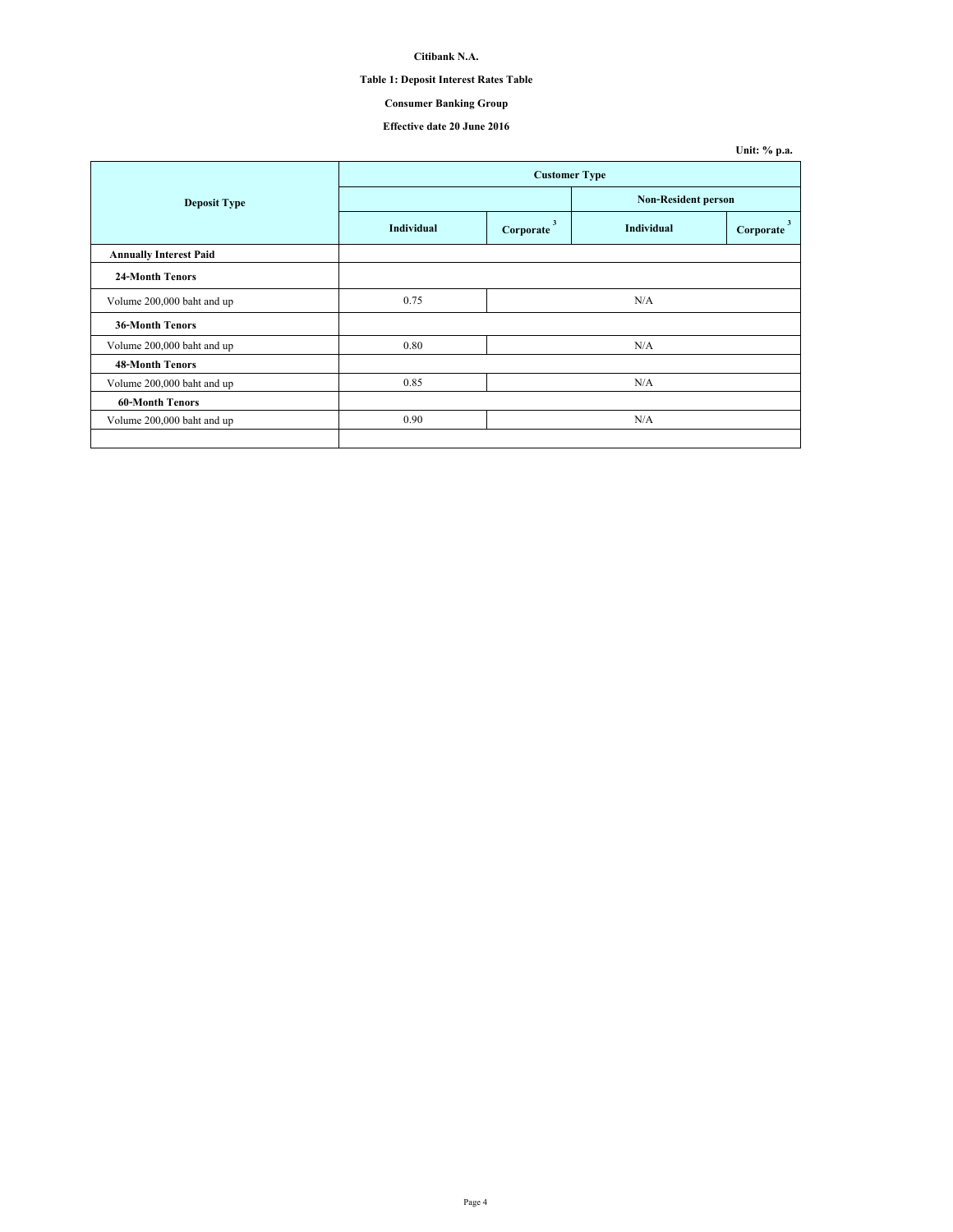# **Table 1: Deposit Interest Rates Table**

# **Consumer Banking Group**

### **Effective date 20 June 2016**

| <b>Deposit Type</b>                   | <b>Customer Type</b> |                                      |                            |                                      |  |
|---------------------------------------|----------------------|--------------------------------------|----------------------------|--------------------------------------|--|
|                                       |                      |                                      | <b>Non-Resident person</b> |                                      |  |
|                                       | Individual           | $\overline{\mathbf{3}}$<br>Corporate | Individual                 | $\overline{\mathbf{3}}$<br>Corporate |  |
| 3.4 Flexible Time Deposit Enhancement |                      |                                      |                            |                                      |  |
| <b>3-Month Tenors</b>                 |                      |                                      |                            |                                      |  |
| Volume 200,000 baht and up            | 0.40                 |                                      | N/A                        |                                      |  |
| <b>6-Month Tenors</b>                 |                      |                                      |                            |                                      |  |
| Volume 200,000 baht and up            | 0.45                 | N/A                                  |                            |                                      |  |
| 9-Month Tenors                        |                      |                                      |                            |                                      |  |
| Volume 200,000 baht and up            | 0.50                 | N/A                                  |                            |                                      |  |
| <b>12-Month Tenors</b>                |                      |                                      |                            |                                      |  |
| Volume 200,000 baht and up            | 0.55                 |                                      | N/A                        |                                      |  |
| <b>18-Month Tenors</b>                |                      |                                      |                            |                                      |  |
| Volume 200,000 baht and up            | 0.60                 |                                      | N/A                        |                                      |  |
| 24-Month Tenors                       |                      |                                      |                            |                                      |  |
| Volume 200,000 baht and up            | 0.65                 |                                      | N/A                        |                                      |  |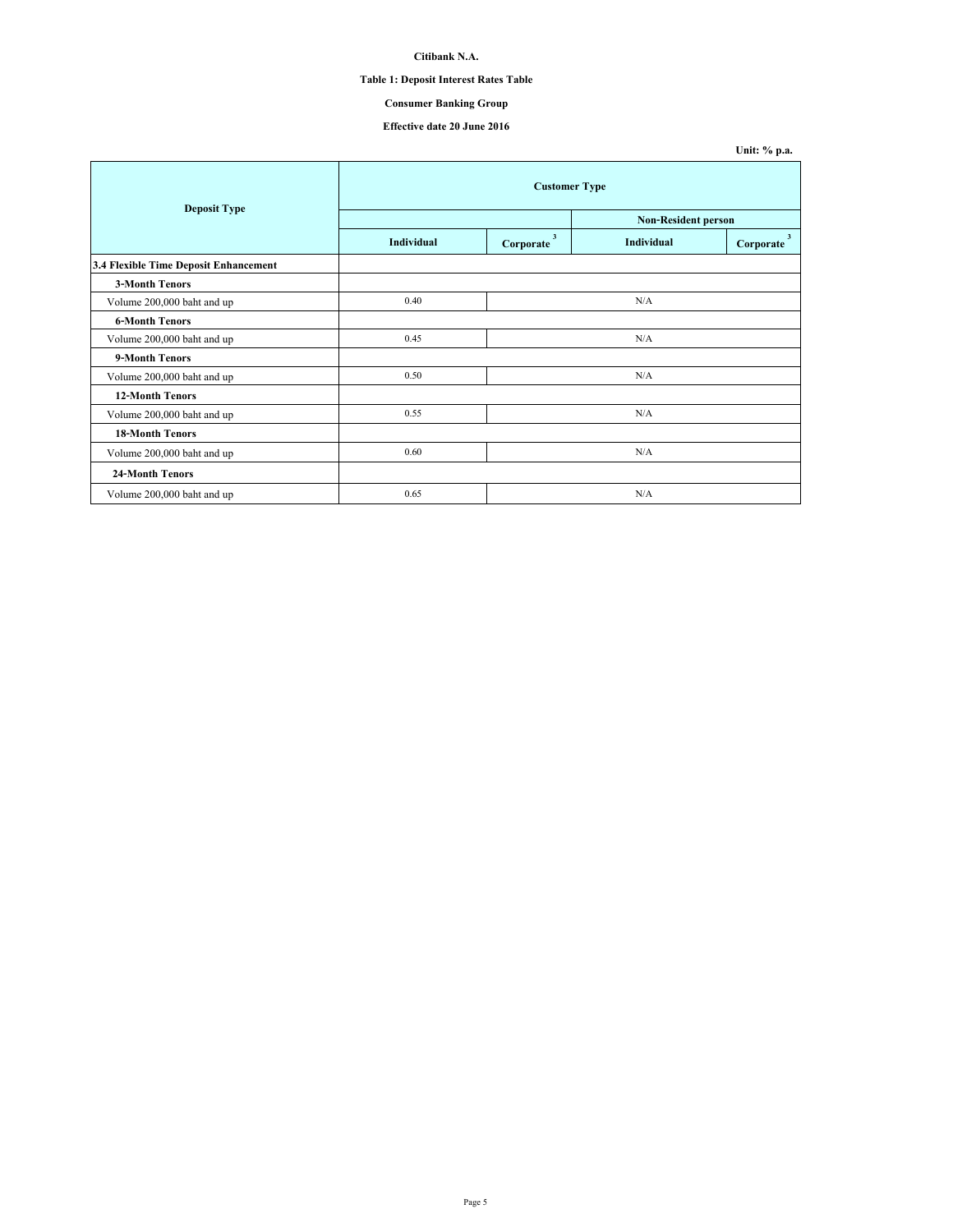#### **Table 1: Deposit Interest Rates Table**

### **Consumer Banking Group**

### **Effective date 20 June 2016**

#### **Remark :**

**Terms and conditions for interest payment.**

- o This table is only for Consumer banking
- o For the case that customer opens Current Account or Savings Account, which are the accounts that Citibank specially services on
- Saturday Sunday with the deposit in cash via Cash Deposit Machine as the bank does not provide Teller Counter services, or in case
- the customer deposit in cheque, Citibank will post the ledger and start to calculate the interest for the mentioned amount on the next business

 day of the normal banking days on Monday - Friday. In case of the deposit in cheque, the amount will be effective only if the cheque is completely cleared.

o In case of withdrawal before maturity for Normal Time Deposit, Periodic Time Deposit and Flexible Time Deposit Enhancement,

the interest rate will pay according to the condition, or subject to Management Approvals.

- o Terms and conditions for Normal Time Deposit and Periodic Time deposit in case of withdrawal before maturity are as followings:
	- o Deposit length of less than 3 months: No interest payment.
	- o Deposit length of 3 months or more: Citibank will pay interest, based on savings account interest rate on the withdrawal date, but not more than 1% p.a. For accounts with periodic interest payment, Citibank will deduct the excess interest rates paid from the principal amount.
	- o Interest payments are exempted for corporate accounts with withdrawals before the time deposit maturity.
- o Interest rate calculations for time deposits are based on non-accumulated interest calculations.
- o For non-resident THB accounts, Citibank will not pay interest rates for all THB saving accounts.
- o For non-resident THB accounts, Citibank will open only Normal Time deposit accounts with 6-month tenors or longer.
- o For Savings Plus accounts, the T&C are the same and referred to the Normal Savings account with effect from 23 July 2012 and onwards, following the terms and conditions on the account opening date.
- o For Online Time Deposit opening, it means that you have reviewed and decided to open this Time Deposit and allowed Citibank to refer to your account opening documents and signature from your existing current account or saving account as reference and evidence for opening this Time Deposit with no exception.
- o Opening of Time Deposit online transaction is available 24 hours. However, the online transaction that has been made after 10:00 p.m. of business days or the online transaction that has been made on weekends or on public holidays will be treated as the transaction with the quoted interest rate of the next business day transaction.
- o Terms and Conditions for Flexible Time Deposit account (Original) are as followings:
	- o Flexibility to partially withdraw cash, allowed after 1 month of deposit, and continue to earn original interest rate on remaining balance at maturity.
	- o Partially withdrawal amount up to 50% of initial deposit earns 1.15% p.a. while the amount exceeding 50% earns Citibank Normal Savings rate.
- o Terms and Conditions for Flexible Time Deposit Enhancement are as followings:
	- o To enable the facility to partially withdraw cash through remote channel, customer is required to open new savings account.
	- o For the partial withdrawal within 1 month from deposit date, zero percent interest rates will be given.
	- o For partial withdrawal after 1 month or longer, will receive early break interest rate of normal savings interest rate on the withdrawn date. The remaining balance at maturity earns originally agreed interest rate.

o The aforementioned provisions of Flexible Time Deposit Enhancement are as informed which will be effective as follows:

- (a) on May13, 2009 with respect to the customers who open an Flexible Time Deposit Enhancement Account from May 13, 2009 onwards; and
- (b) on June 13, 2009 with respect to the customers who opened an Flexible Time Deposit Enhancement Account before May 13, 2009 whose accounts are matured and renewed/rolled over from June 13, 2009 onwards.
- o Terms and conditions for Non-resident baht accounts
	- o Principals and interests are not under a blanket guaranteed by Deposit Protection Agency Act B.E.2551 which is effective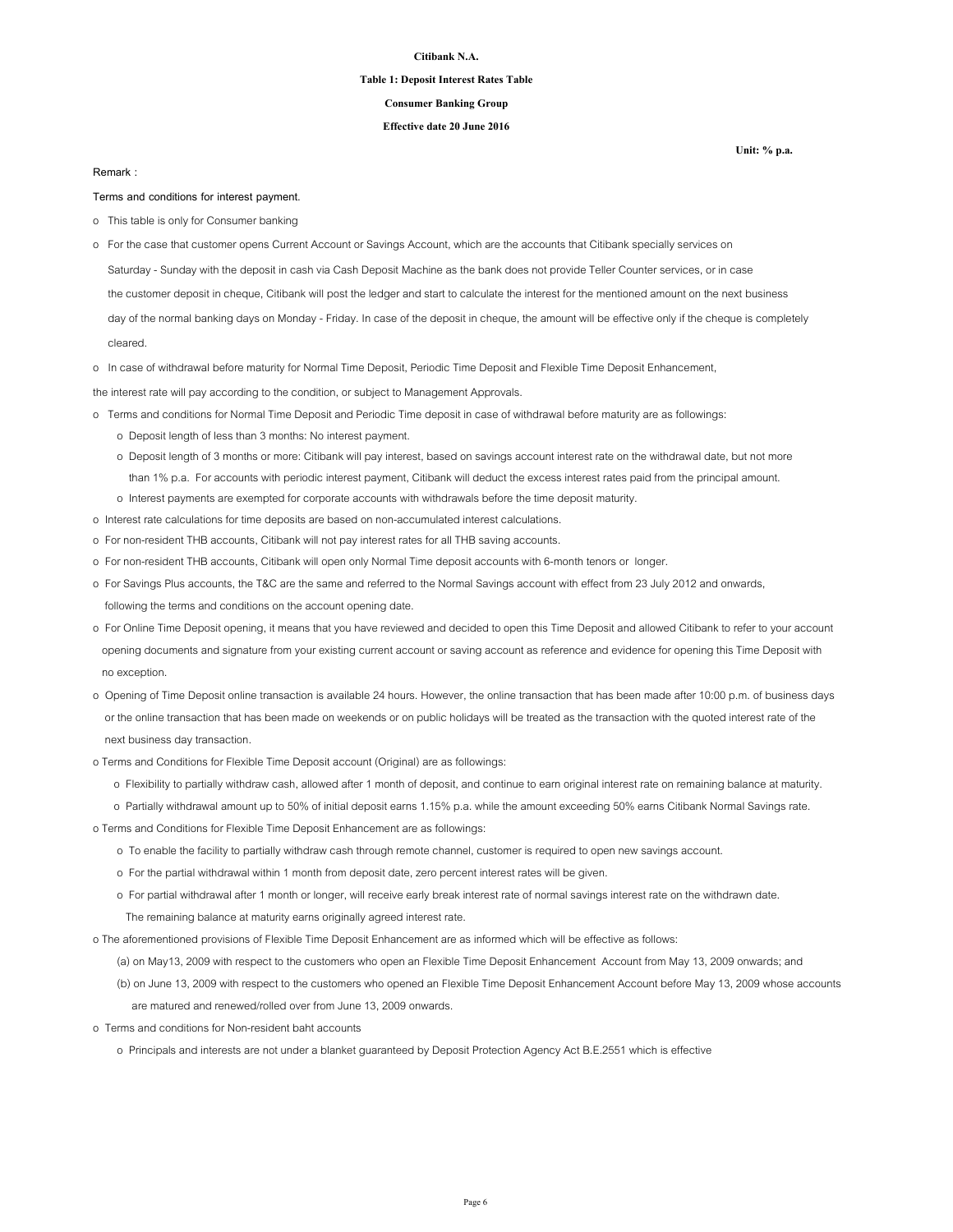#### **Table 1: Deposit Interest Rates Table**

### **Consumer Banking Group**

## **Effective date 20 June 2016**

#### **Other Terms and Conditions**

1.Citigold customers are customers who have sum of Deposit and Investment balance 3 million baht and up. However, Citibank reserves the right to cancel Citigold membership in case that customers have total balance lower than 3 million baht for 12 consecutive months according to Citibank conditions.

2. Citi Priority customers are customers who have sum of Deposit and Investment balance 1 million baht and up. However, Citibank reserves the right to cancel Citi Priority membership in case that customers have total balance lower than 1 million baht for 12 consecutive months according to Citibank conditions.

3. Citibanking customers are customers who have sum of Deposit and Investment balance 100,000 baht and up. This includes all Citibank and Citigroup staff who have sum of Deposit and Investment balance less than 100,000 baht.

4. Corporate customers are corporate that open accounts with Consumer Banking Group and have sum of Deposit and Investment balance 100,000 baht and up.

5. All Citibank customers will be eligible for interest rate on this Interest Rates Table and will be eligible for additional special rate no more than 0.75% p.a. The special interest is subject to customer's asset under management amount and bank management approval. The mentioned special rate does not apply to auto rollover Time deposit and all types of Saving accounts.

6. Citibank can offer additional interest rate 0.25%p.a.on top of announced interest rate to all Citibank and Citigroup staff. The mentioned special rate does not apply to all types of Saving accounts and auto rollover Time deposit.

7. Volume is total deposit balance of customers and their relatives on a same day.

8. Citibank may offer gifts to new customers and on the anniversary program. Annual gifts may be given to all existing customers who eligible to the program under terms and conditions which will be announced and informed to the customers accordingly.

9. Citibank reserves the right to change conditions and interest rates as appropriate which will be in line with economic situation. Citibank will announce for the changes accordingly.

**Authorize Signature…………………….**

**(Don Charnsupharindr ) SVP, Retail Banking Head Announcement date June 17, 2016**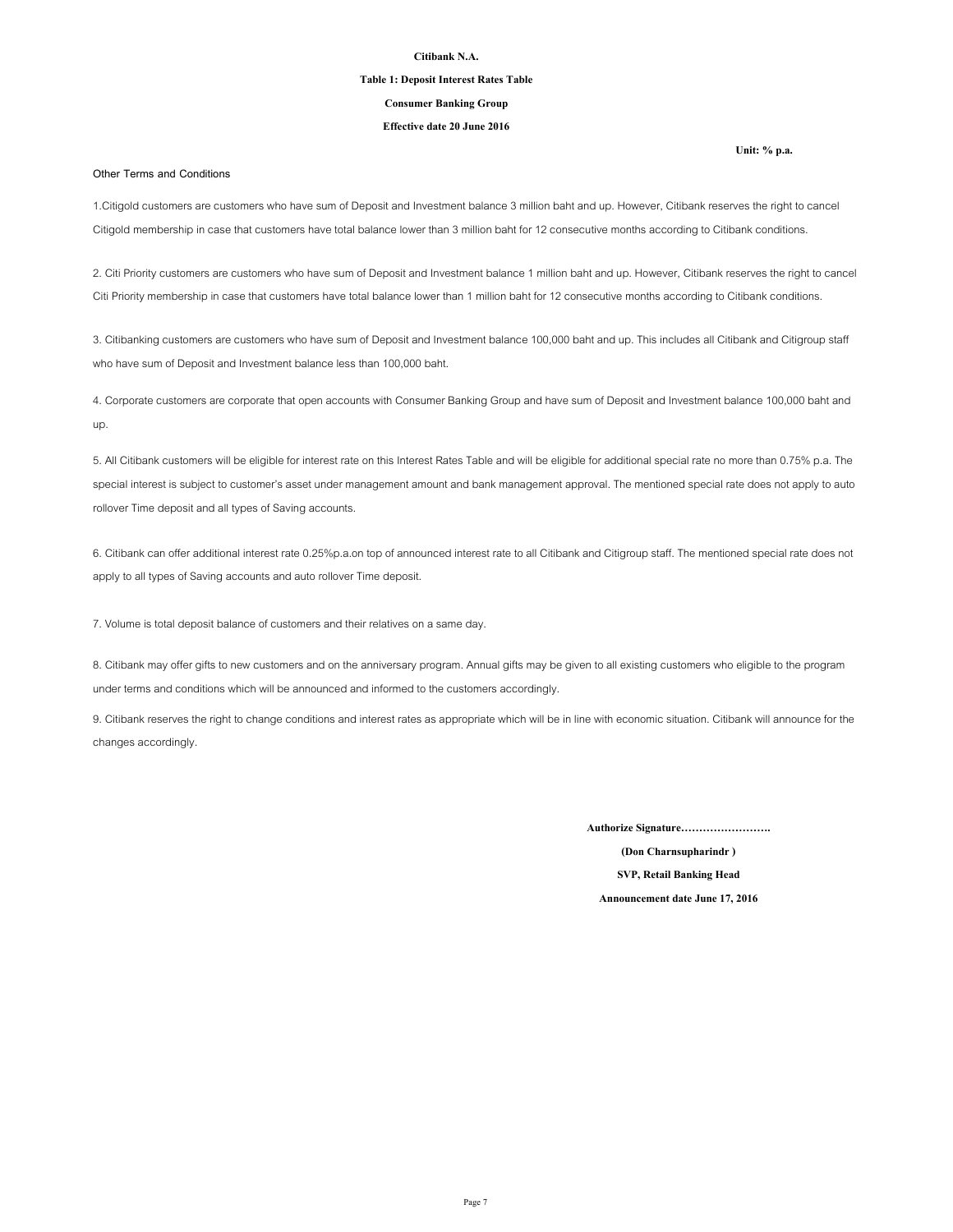| Citibank N.A.                                          |                               |      |              |  |  |
|--------------------------------------------------------|-------------------------------|------|--------------|--|--|
| $\mathbf{1}$<br><b>Table 2: Lending Interest Rates</b> |                               |      |              |  |  |
|                                                        | <b>Consumer Banking Group</b> |      |              |  |  |
|                                                        | Effective date 20 June 2016   |      |              |  |  |
|                                                        |                               |      | Unit: % p.a. |  |  |
|                                                        | A. Reference Interest Rates   |      |              |  |  |
| 1. Minimum Loan Rate                                   | <b>MLR</b>                    | 7.00 |              |  |  |
| 2. Minimum Overdraft Rate                              | <b>MOR</b>                    | N/A  |              |  |  |
| 3. Minimum Retail Rate                                 | <b>MRR</b>                    | N/A  |              |  |  |
| 4. Others (Temporary Overdraft Rate)                   |                               | 7.25 |              |  |  |
|                                                        |                               |      | Unit: % p.a. |  |  |

| Unit: % p.a.                     |                                 |                                               |                                     |      |  |  |
|----------------------------------|---------------------------------|-----------------------------------------------|-------------------------------------|------|--|--|
| <b>B. Maximum Interest Rates</b> |                                 |                                               |                                     |      |  |  |
| B(1) Consumer Loan               |                                 | <b>Personel Loan</b>                          | <b>Overdraft with Collateral</b>    |      |  |  |
|                                  | <b>With Collateral</b>          | <b>Without Collateral</b>                     | <b>Housing Loan</b>                 |      |  |  |
|                                  | MLR-0.50% $^{27}$ (Currently is | N/A                                           | MLR-0.50% $^{27}$ (Currently is     | 5.50 |  |  |
| 5. Ceiling Rate                  | equal to $6.50\%$ )             |                                               | equal to $6.50\%$ )                 |      |  |  |
| 6. Maximum Default Interest Rate | $15.00^{4/}$                    | N/A                                           | $\overline{4}$<br>15.00             | N/A  |  |  |
|                                  |                                 |                                               |                                     |      |  |  |
| B(2) Commercial Loan             | Overdraft                       | Short Term $\left(\leq 1$ Year) <sup>3/</sup> | Long Term $(>1$ Year) <sup>3/</sup> |      |  |  |
| 7. Ceiling Rate                  | N/A                             | 20.99                                         | 20.99                               |      |  |  |
| 8. Maximum Default Interest Rate | N/A                             | 20.99                                         | 20.99                               |      |  |  |

 **Remark:**

**1/ Exclude the type of credits in which BOT has stipulated the specific criteria.**

**2/ Ceiling rate for Housing Loan approved before year 2011 is 20.32%**

**3/ Product not being offered currently**

**4/ Maximum default interest rate for Housing Loan approved before year 2011 is 45.63%**

**Authorize Signature………………………………….**

 **(Don Charnsupharindr )**

 **SVP, Retail Banking Head**

 **Announcement date June 17, 2016**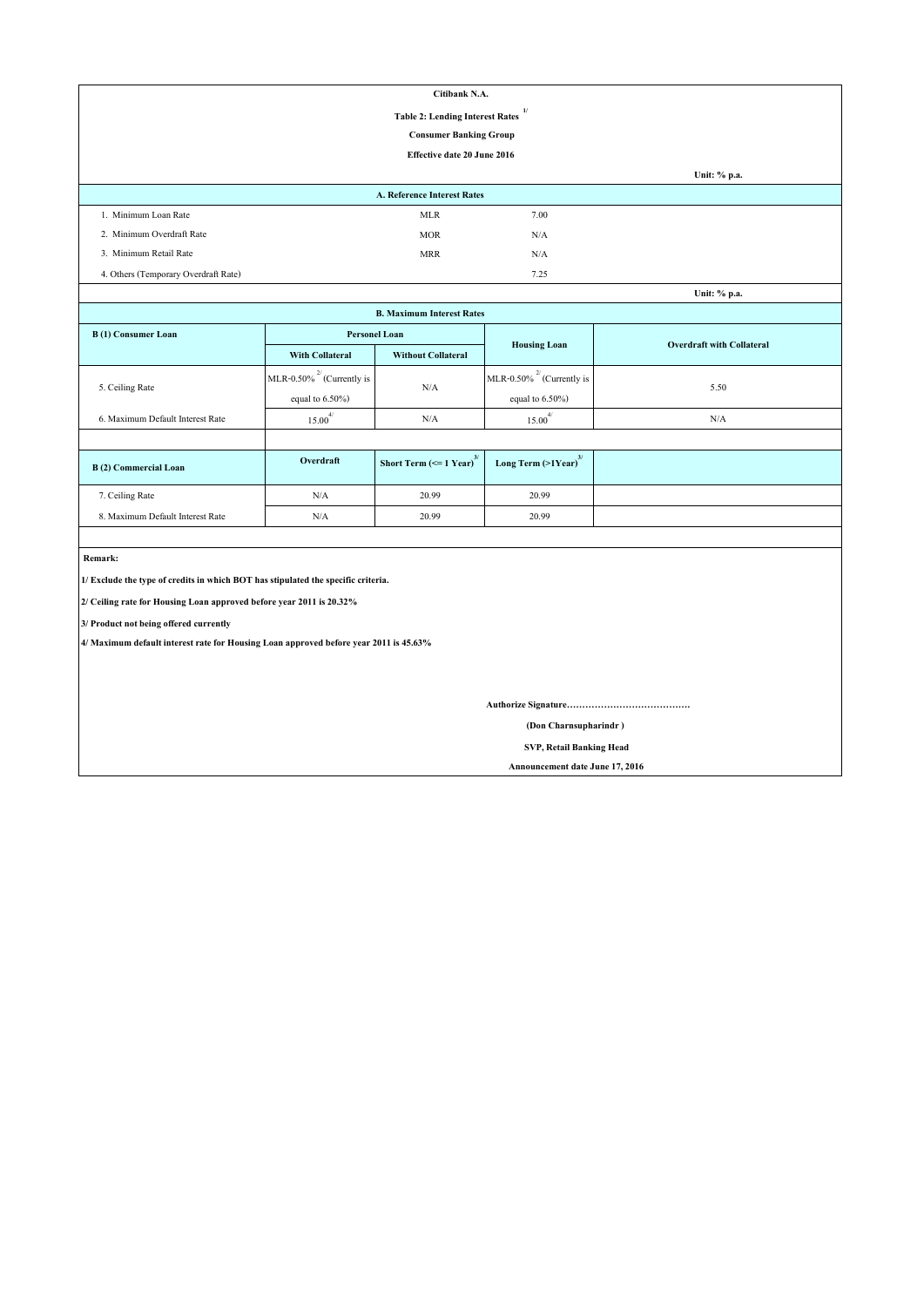| Citibank N.A.                                                                                            |                                                            |                               |                                                                           |               |  |
|----------------------------------------------------------------------------------------------------------|------------------------------------------------------------|-------------------------------|---------------------------------------------------------------------------|---------------|--|
| Table 3: Fees/ Charges and Penalty Related to Deposit and Lending and Others Fees                        |                                                            |                               |                                                                           |               |  |
|                                                                                                          |                                                            | <b>Consumer Banking Group</b> |                                                                           |               |  |
|                                                                                                          |                                                            | Effective date 20 June 2016   |                                                                           |               |  |
|                                                                                                          |                                                            |                               |                                                                           |               |  |
| A. Fee related to Deposit $^{\mbox{\scriptsize 3}}$                                                      | 4/<br><b>Unit: THB</b><br>Remark                           |                               |                                                                           |               |  |
| 1. Below minimum balance account service fee                                                             | 100 THB/Account/month (Charges by Quarter) for Citibanking |                               | Total average balance lower than 100,000 baht for Citibanking<br>customer |               |  |
| <b>B.</b> Fee related to Lending                                                                         |                                                            | <b>Unit: THB</b>              |                                                                           |               |  |
|                                                                                                          |                                                            | Personal Loan                 |                                                                           |               |  |
| B (1) Consumer Loan: Actual and reasonable expenses                                                      | With Collateral                                            | <b>Without Collateral</b>     | <b>Housing Loan</b>                                                       | <b>Remark</b> |  |
| 1. Expenses paid to government authorities i.e.,                                                         |                                                            |                               |                                                                           |               |  |
|                                                                                                          | 0.05% of loan amount                                       |                               |                                                                           |               |  |
| 1) Stamp duty                                                                                            | or maximum 10,000                                          | N/A                           | 0.05% of loan amount or maximum                                           |               |  |
|                                                                                                          |                                                            |                               | 10,000 baht                                                               |               |  |
|                                                                                                          | baht                                                       |                               |                                                                           |               |  |
|                                                                                                          | 1% of the loaned                                           |                               | 1% of the loaned amount or                                                |               |  |
| 2) Mortgage Registration Fee                                                                             | amount or maximum                                          | N/A                           | maximum 200,000 baht                                                      |               |  |
|                                                                                                          | 200,000 baht                                               |                               |                                                                           |               |  |
| 2. Expenses paid to the third or external parties i.e.,                                                  |                                                            |                               |                                                                           |               |  |
| In general case                                                                                          |                                                            |                               |                                                                           |               |  |
| 1) Credit Bureau search fee                                                                              | N/A                                                        | N/A                           | N/A                                                                       |               |  |
| 2) Collateral Appraisal expenses                                                                         | Maximum 4,000 baht                                         | N/A                           | Maximum 4,000 baht                                                        |               |  |
| 3) Insurance premium                                                                                     | Rate subject to<br>insurance company                       | N/A                           | Rate subject to insurance company                                         |               |  |
|                                                                                                          |                                                            |                               |                                                                           |               |  |
| 4) Payment fee through other counters/ channels<br>(Bangkok Metropolitan area and Greater bangkok charge |                                                            | N/A                           |                                                                           |               |  |
| per transaction / upcountry charge per transaction (actual                                               |                                                            |                               |                                                                           |               |  |
| الصعمد<br>Citibank N.A.                                                                                  | Free                                                       |                               | Free                                                                      |               |  |
| <b>Bangkok Bank</b>                                                                                      | 20 THB/ 35 THB                                             |                               | 20 THB/ 35 THB                                                            |               |  |
| Thai Military Bank                                                                                       | 20 THB/ 35 THB                                             |                               | 20 THB/ 35 THB                                                            |               |  |
| Bank of Ayudhya                                                                                          | 20 THB/ 35 THB                                             |                               | 20 THB/ 35 THB                                                            |               |  |
| Krung Thai Bank                                                                                          | 25 THB/ 25 THB                                             |                               | 25 THB/ 25 THB                                                            |               |  |
| Kasikorn Bank                                                                                            | 25 THB/ 35 THB                                             |                               | 25 THB/ 35 THB                                                            |               |  |
| Siam Commercial Bank                                                                                     | 25 THB/ 40 THB                                             |                               | 25 THB/ 40 THB                                                            |               |  |
| In default case                                                                                          |                                                            |                               |                                                                           |               |  |
| 1) Returned Cheque fee (other commercial banks)                                                          | N/A                                                        | N/A                           | N/A                                                                       |               |  |
| 2) Fee for insufficient fund (In case of payment by debiting                                             |                                                            |                               |                                                                           |               |  |
| from the account of other commercial banks)                                                              | N/A                                                        | N/A                           | N/A                                                                       |               |  |
| 3) Debt Collection Expenses $^{\mathrm{2}}$                                                              | 120 baht/billing cycle                                     | N/A                           | 120 baht/billing cycle                                                    |               |  |
| 3. Operating cost of commercial bank                                                                     |                                                            |                               |                                                                           |               |  |
| In general case                                                                                          |                                                            |                               |                                                                           |               |  |
| 1) Collateral Appraisal expenses                                                                         | N/A                                                        | N/A                           | N/A                                                                       |               |  |
| 2) Fee for a new statement requested (for the second copy                                                | N/A                                                        | N/A                           | N/A                                                                       |               |  |
| or more)                                                                                                 |                                                            |                               |                                                                           |               |  |
| 3) Loan processing fee                                                                                   | Free                                                       | N/A                           | Free                                                                      |               |  |
| In default case                                                                                          |                                                            |                               |                                                                           |               |  |
| 3) Debt Collection Expenses                                                                              | N/A                                                        | N/A                           | N/A                                                                       |               |  |
| B(2) Commerical Loan: Actual and reasonable expense                                                      |                                                            | Overdraft                     |                                                                           | Remark        |  |
| 1. N/A                                                                                                   | N/A<br>$\mathbf{N}/\mathbf{A}$                             |                               |                                                                           |               |  |